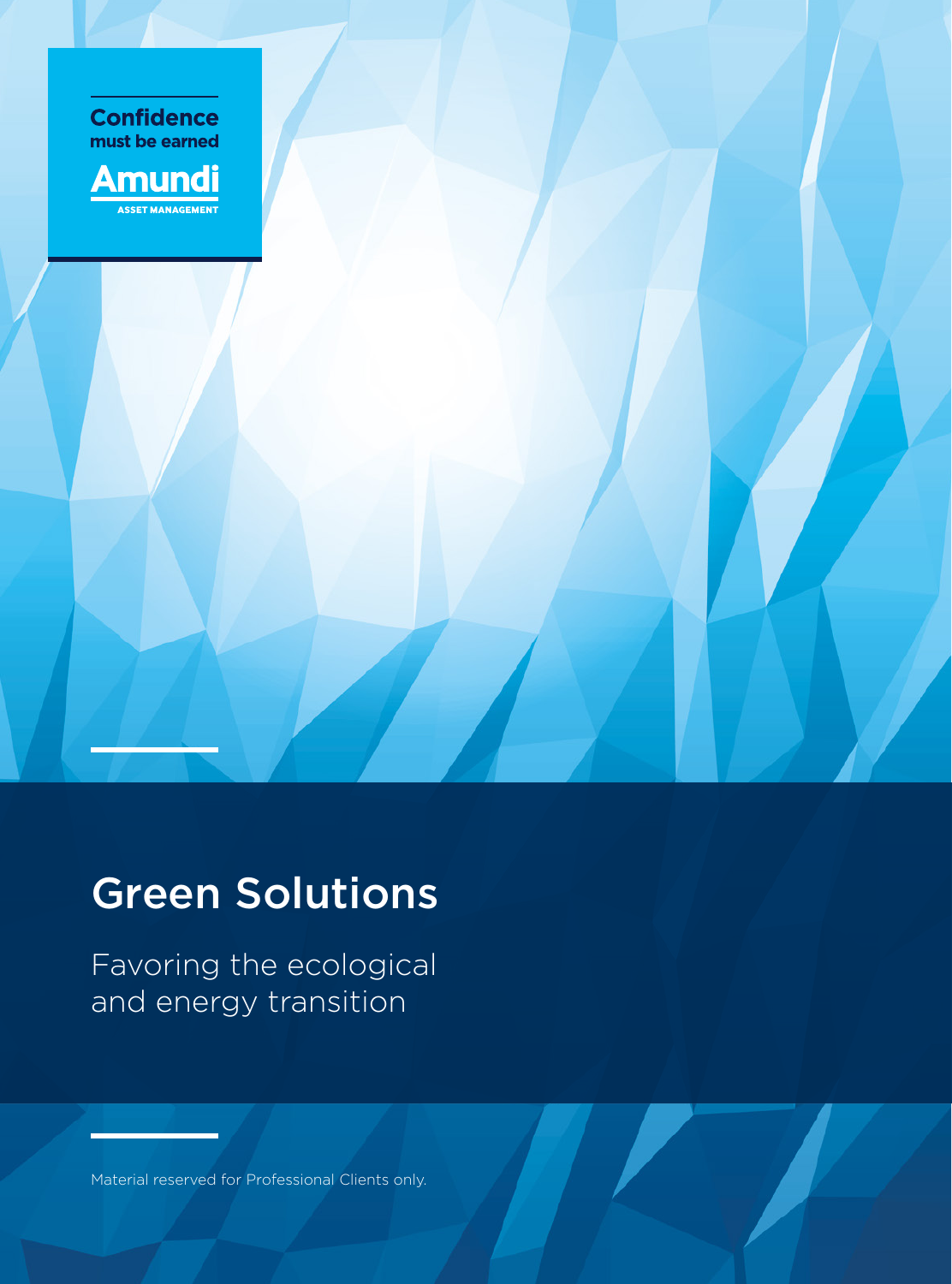With increasingly visible impacts, climate change has become the largest challenge that humanity has ever been faced with. The 2018 Global Risks Report of the World Economic Forum already perceived climate change-related risks as "the most likely" and "most impactful" risks<sup>1</sup>.

Fighting against climate change will require the world to shift radically its greenhouse gas emissions pattern. The latter must go from its current trajectory of expectedly doubling its 2020 emissions levels by 2100 (if current policies are maintained), to reaching zero net global greenhouse gas emissions by 2070 to stay within the 1.5°C limit set by the Paris Agreement. Achieving this tremendous shift will require a generalised mobilisation of actors across societies, countries and sectors.

More generally, global warming considerations are part of a set of broader concerns over the preservation of the environment. Recent environmental scandals, civil society and regulator mobilization have brought about heightened awareness on the need to preserve the environment, orienting the debate towards new frontiers with regards to consumption mechanisms, growth models and production patterns.

1. The Global Risks Report 2018, 13th Edition, World Economic Forum.

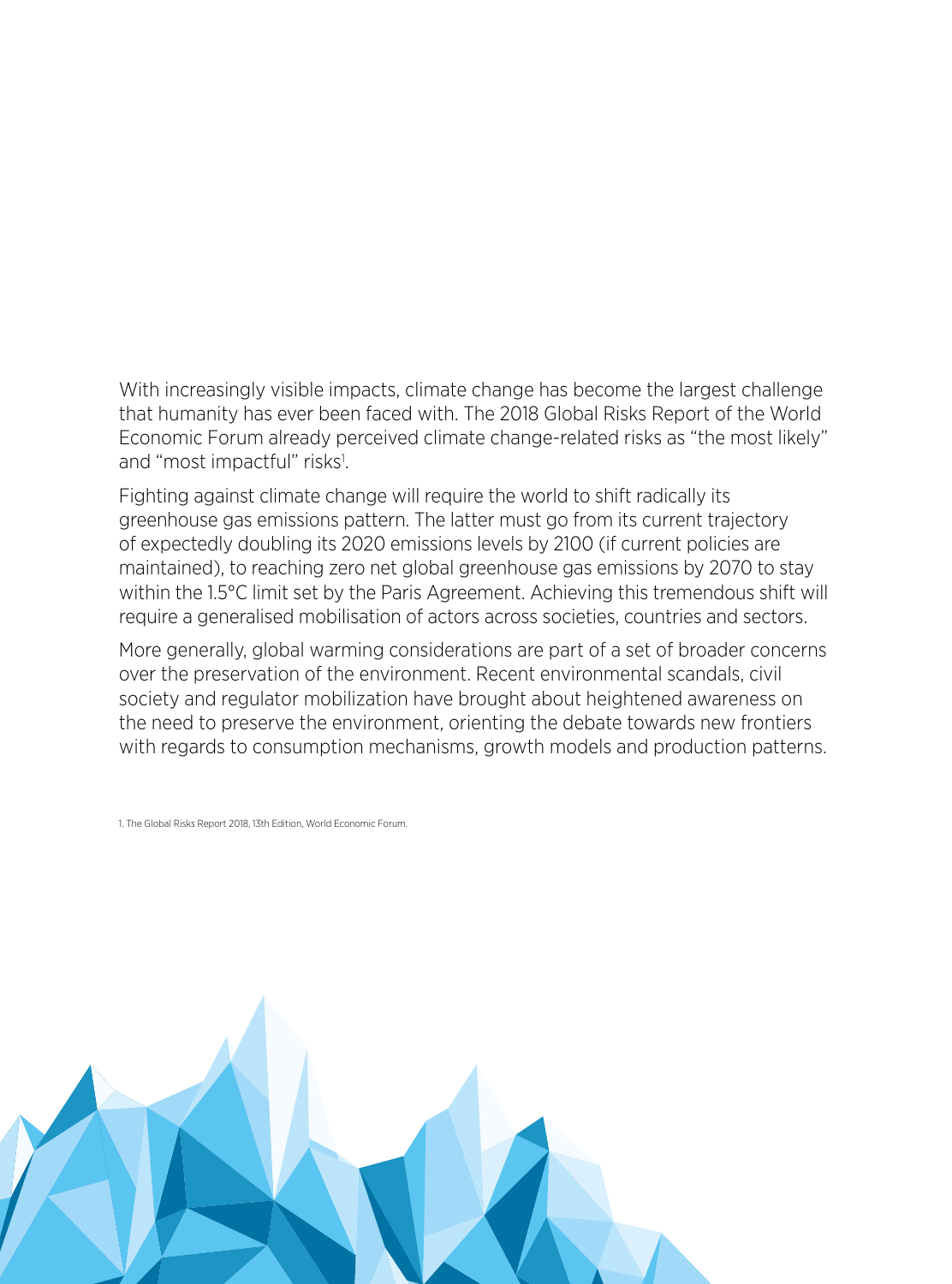### Managing environmental risks, seizing green opportunities

### Investors are now faced with new challenges likely to impact asset prices...

- Transition Risks
- Physical Risks

### … and new opportunities:

- **Generate impact through investments**
- **Uphold beliefs**
- Achieve sustainable performance

### Amundi, at the forefront of green innovation

Amundi aims to innovate to best accompany investors in the design, management and monitoring of their green solutions. As part of our commitment to responsible investment, Amundi believes in our responsibility today as the largest European asset manager; because today's actions are shaping tomorrow's world.

Amundi actively participates in market initiatives to set standards and share best practices…

- Amundi co-founded the Portfolio Decarbonization Coalition which now gathers 32 investors representing over \$800bn in decarbonization commitments<sup>2</sup>.
- ¡ In June 2017, Amundi was elected representative of the Investor community in the Green Bond Principles' Executive Committee.

### … and has been at the forefront of environmental innovation across asset classes

- ¡ As early as 2014 with the co-development of the MSCI Low Carbon Leaders Indices together with two major pension funds, and subsequent launch of Index funds and ETFs.
- ¡ More recently, our strategic partnership with IFC has enabled us to extend our green bond offer to new markets, through an innovative mechanism supporting demand and supply of emerging market financial institution green bonds.

We seek to innovate continuously to sustain the fight against climate change and finance the energy transition, and are committed to accompanying our clients in pursuing their environmental endeavors. Today, our environment offer spans across three pillars.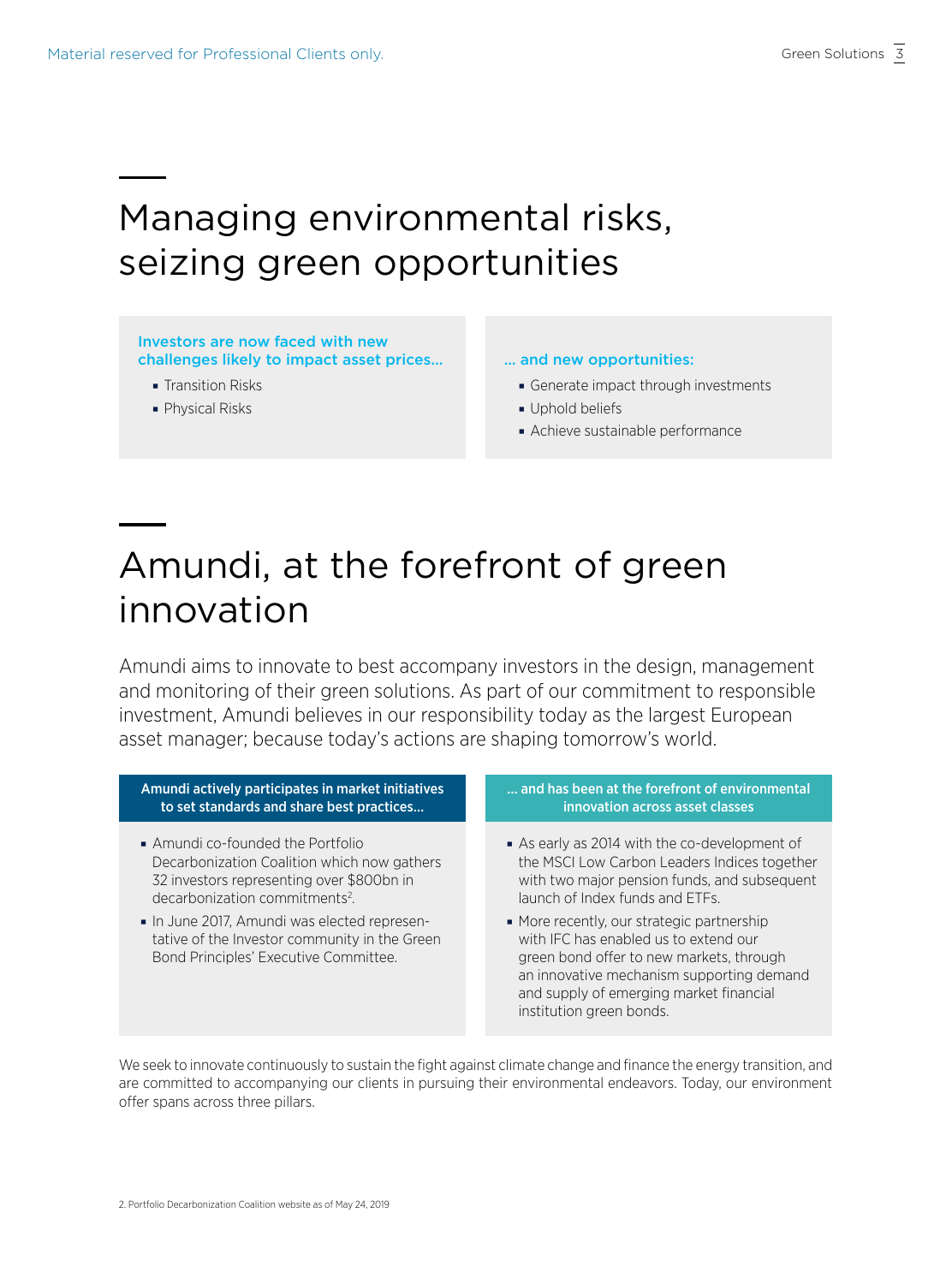Providing advice on integrating green solutions in a client's portfolios

# A 3-pillar Green Offer



PILLAR 2 - GREEN PORTFOLIO MANAGEMENT: A COMPREHENSIVE OFFERING EMBEDDED INTO AMUNDI RESPONSIBLE INVESTMENT SET-UP

Green portfolio advice

We at Amundi rely on the Group's expertise in order to offer to our institutional clients with a wide range of openended-funds and tailor-made responsible investment solutions that incorporate ESG factors into investment decision.

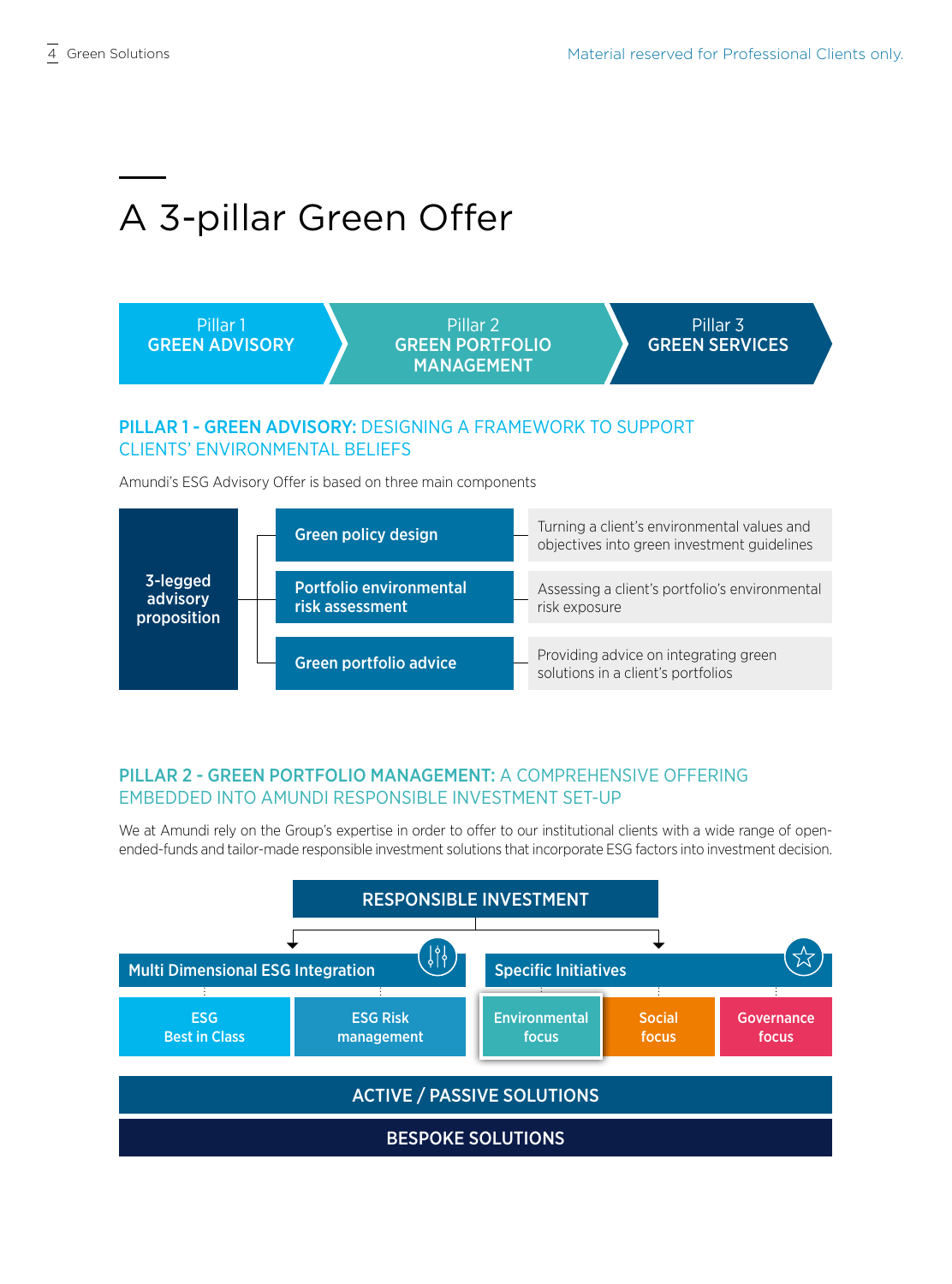Building off Amundi's twofold green offer to best manage clients' assets through (i) our tailor-made green solutions and (ii) our off-the-shelf green solutions.

### ¡ Providing Customised Investment Solutions:

Designing an investment solution that best reflects clients' green objectives, in order to ensure that our management is 100% suited to their expectations.

### ¡ Providing Off-the-Shelf Green Solutions:

An extensive range of green solutions spanning across asset classes to best answer clients' concerns regarding: (i) managing environmentally-induced risks, (ii) actively financing the energy transition and/or (iii) generating and measuring impact.

|                                                                          | <b>Equity</b>                                                          | <b>Fixed Income</b>                           | <b>Illiquid Assets</b>      |
|--------------------------------------------------------------------------|------------------------------------------------------------------------|-----------------------------------------------|-----------------------------|
| <b>Risk</b><br>Management                                                | Low Carbon Index<br>strategies & ETFs                                  |                                               |                             |
|                                                                          | Climate Action Strategy <sup>3</sup>                                   |                                               |                             |
|                                                                          | Decarbonisation, Divestment strategies                                 |                                               |                             |
| <b>Favor the</b><br><b>Ecological</b><br>and Energy<br><b>Transition</b> | <b>European Equity Green</b><br><b>Impact Strategy</b>                 | Global Green Bond<br>Strategy                 | <b>Joint Ventures</b>       |
|                                                                          | Global Ecology Strategy                                                | Global Impact Green<br><b>Bond Strategy</b>   | Amundi Energy<br>Transition |
|                                                                          | Global Sustainable<br>Infrastructure Strategy <sup>4</sup>             | <b>Emerging Green</b><br><b>Bond Strategy</b> | Supernova Invest            |
|                                                                          | <b>Global Natural</b><br>Resources Strategies <sup>4</sup>             |                                               |                             |
|                                                                          | <b>Water Strategy</b>                                                  |                                               |                             |
|                                                                          | <b>Energy Solutions</b><br>Strategy                                    |                                               |                             |
|                                                                          | Τ                                                                      |                                               |                             |
| <b>Measure impact</b>                                                    | Impact Reporting, Carbon Footprint,<br>Carbon Reporting, ESG Reporting |                                               |                             |

### PILLAR 3 - GREEN SERVICES: SUPPORTING TRANSPARENCY FOR THE IMPLEMENTATION OF CLIENTS' GREEN PHILOSOPHY

To complete our large palette of advisory services and investment solutions, we at Amundi provide our clients with green services that can reinforce their commitment to a more sustainable future.



3. Strategy managed by CPR Asset Management. 4. Strategy managed by KBI Global Investors. Source: Amundi, data as of June 2019. Given for indicative purposes only, may change without prior notice.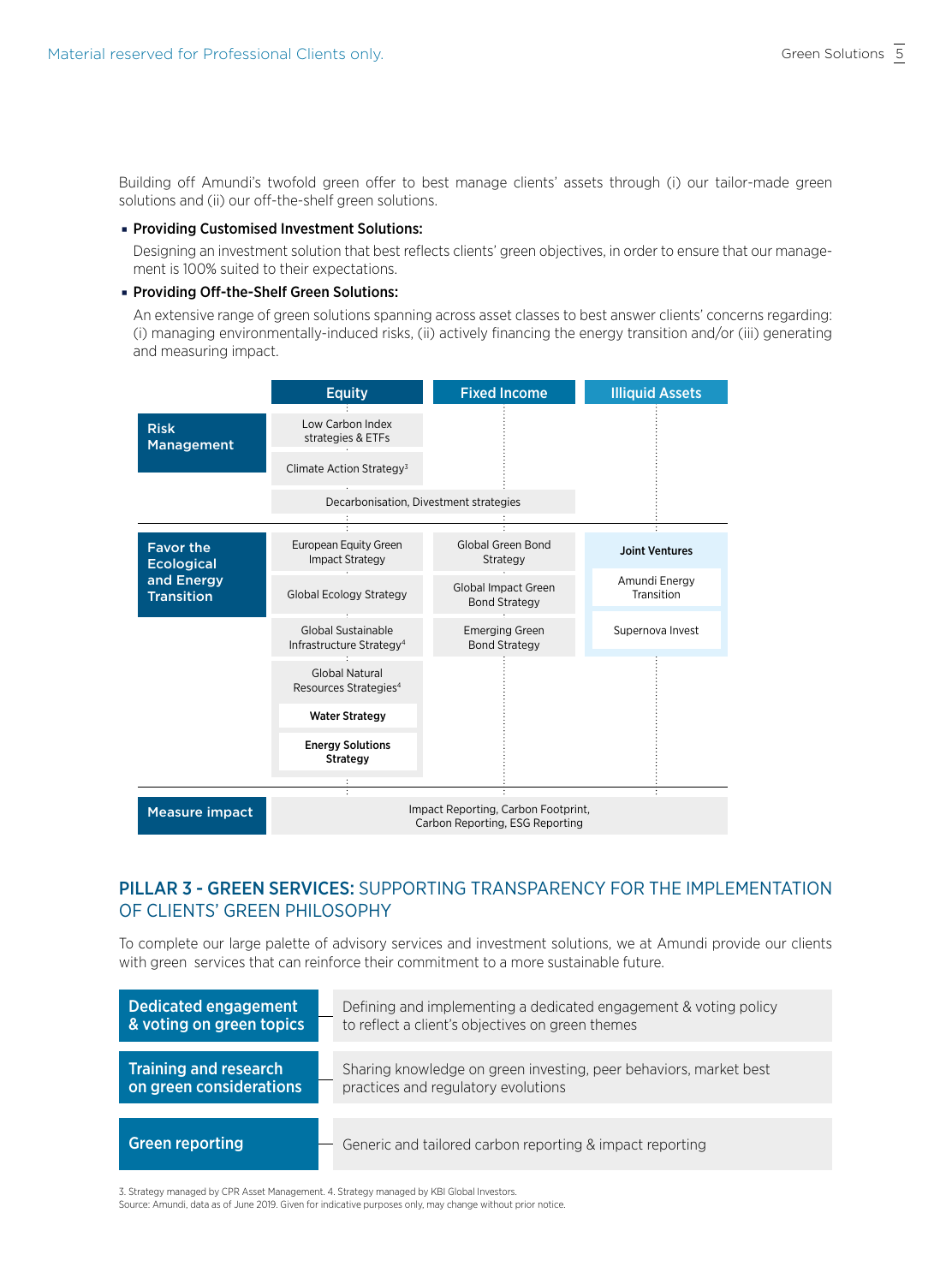## ESG is who we are

Applying our beliefs to our investment processes has been part of Amundi's identity since its creation. Now more than ever, we at Amundi are committed to supporting you to invest with a purpose. Amundi, a responsible investment DOER & ENABLER.

### AMUNDI, A RESPONSIBLE INVESTMENT DOER

- **An Avant-garde** expertise: founding pillar at the creation of Amundi & 10-year track-record ESG methodology.
- An Evolutive approach, from tools to methodologies, to integrate new ESG concerns.
- A **Comprehensive** ESG one-stop shop for analysis, off-theshelf investment solutions, engagement & tailor-made design.
- A **Concrete** solutions provider, across asset classes and financial markets.

### AMUNDI, YOUR RESPONSIBLE INVESTMENT ENABLER

- **Spreading** the word through pro-active engagement to promote your beliefs in your portfolios.
- **Expanding** your reach through innovation by supporting supply & demand and creating new markets.
- **Tailoring** our know-how to your ESG journey through Amundi's multi-experts house, from active to passive management, across the whole asset spectrum.
- **Fostering** meaningful changes thanks to our size.

### 8.000 issuers rated worldwide

- 20 Analysts dedicated to ESG & voting issues
	- **9** ESG rating and data providers
	- **3** Proxy advisors
	- **1** Proprietary ESG rating calculation module

Source: Amundi, data as of end-September 2019.

Information given for indicative purposes only, may change without prior notice.

### LONG-STANDING PLAYER IN ESG INTEGRATION





\*Source: Amundi, data as of end-December 2018.

### MEGA TRENDS AWARDS

### Environmental Challenges

### A RECOGNIZED EXPERTISE

#### Amundi Planet EGO

**• Green Bond Pioneer Award:** *Green Finance collaboration 2018*



**Environmental Finance Bond Awards:** *– Green Bond Fund* 



*– Initiative of the Year Award*

*of the Year Award*

- 
- ¡ PRI Awards 2019 : *Real World Impact Initiative of the Year*

#### Amundi

¡ Global Capital Sustainable and Responsible Capital Markets Awards: *Award for Most Impressive Green/SRI Investment Firm for 2018-19*